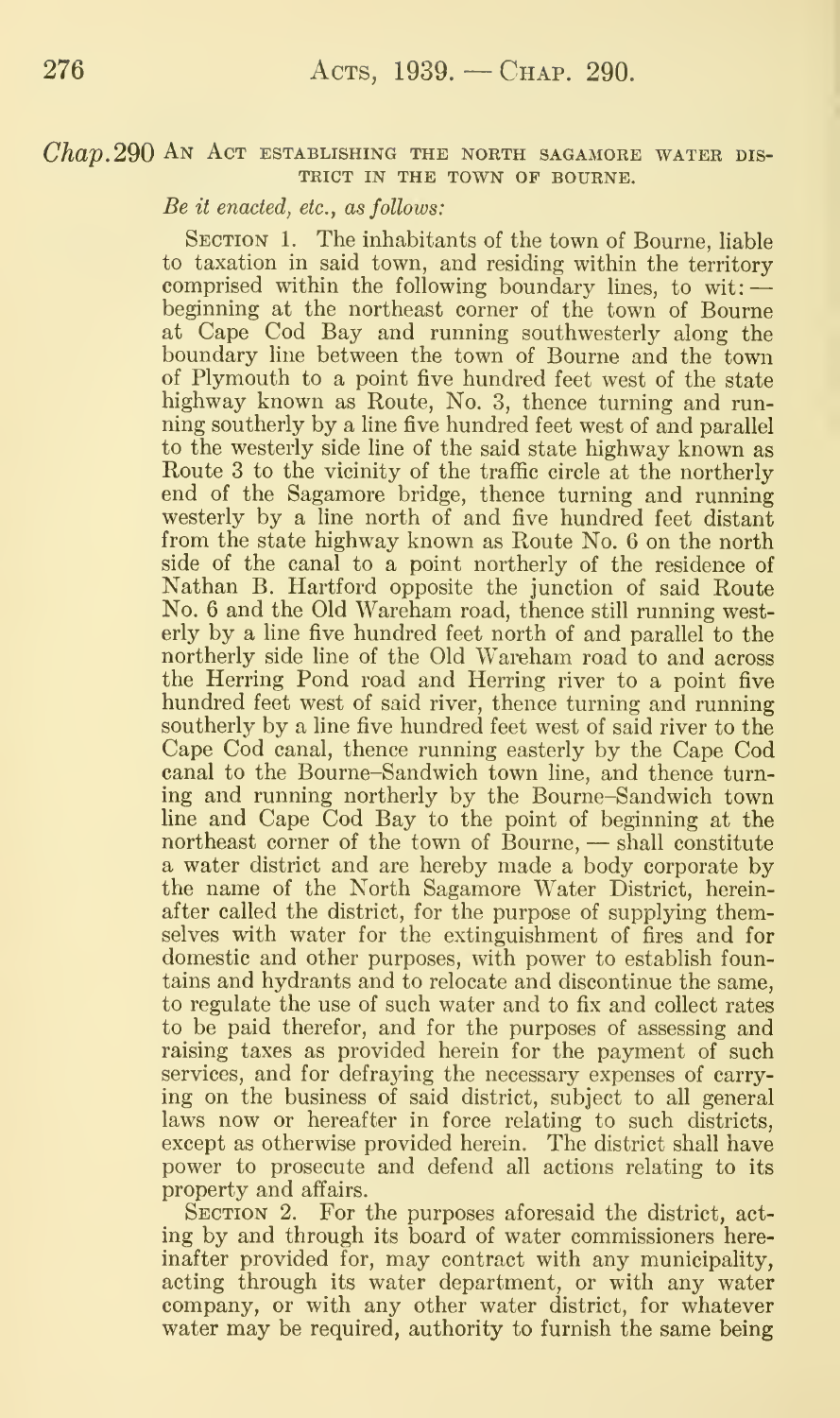hereby granted, and may lay water mains anywhere within the town of Bourne for the purpose of securing said water supply, and, in addition or in the alternative, may take by eminent domain under chapter seventy-nine of the General Laws, or acquire by lease, purchase or otherwise, and hold, the waters, or any portion thereof, of any pond, spring or stream, or of any ground sources of supply by means of driven, artesian or other wells, within the town of Bourne or within that portion of the town of Plymouth lying within one half mile of the northerly boundary of the district, not already appropriated for the purposes of a public supply, and the water rights connected with any such water sources; and for said purposes may take as aforesaid, or acquire by purchase or otherwise, and hold, all lands, rights of way and other easements necessary for collecting, storing, holding, purifying and preserving the purity of the water and for conveying the same to any part of said district; provided, that no source of water supply or lands necessary for pre serving the quality of the water shall be so taken or used without first obtaining the advice and approval of the state department of public health, and that the location and ar rangement of all dams, reservoirs, wells, pumping and filtra tion plants and such other works as may be necessary in carrying out the provisions of this act shall be subject to the approval of said department. Said district may construct and maintain on the lands acquired and held under this act proper dams, wells, reservoirs, standpipes, tanks, pumping plants, buildings, fixtures and other structures in cluding also the establishment and maintenance of filter beds and purification works or systems, and may make excavations, procure and operate machinery and provide such other means and appliances, and do such other things as may be necessary for the establishment and maintenance of complete and effective water works; and for that pur pose may construct, lay and maintain aqueducts, conduits, pipes and other works under or over any land, water courses, railroads, railways and public or other ways, and along such ways, within said town of Bourne, or within the aforesaid portion of said town of Plymouth, in such manner as not unnecessarily to obstruct the same; and for the purposes of constructing, laying, maintaining, operating and repairing such conduits, pipes and other works, and for all proper purposes of this act, the district may dig up or raise and embank any such lands, highways or other ways in such manner as to cause the least hindrance to public travel on such ways; provided, that all things done upon any such way shall be subject to the direction of the selectmen of the town in which such way lies. Said district shall not enter upon, construct or lay any conduit, pipe or other works within the location of any railroad corporation except at such time and in such manner as it may agree upon with such corporation, or, in case of failure so to agree, as may be approved by the department of public utilities. Said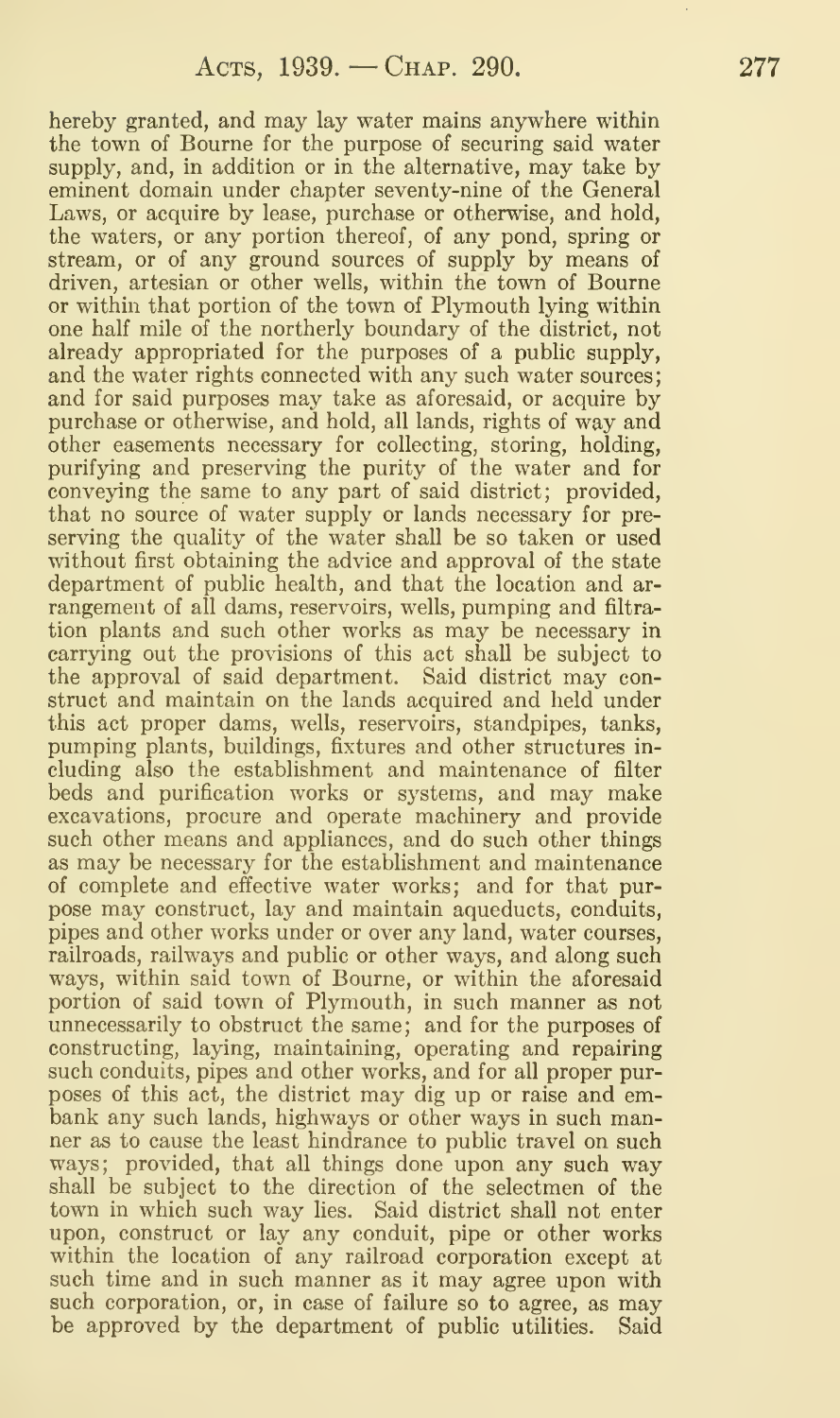district may enter upon any lands for the purpose of making surveys, test pits and borings and may take or otherwise acquire the right to occupy temporarily any lands neces sary for the construction of any work or for any other purpose authorized by this act.

SECTION 3. Any person sustaining damages in his property by any taking under this act or any other thing done under authority thereof may recover such damages from the district under said chapter seventy-nine; but the right to damages for the taking of any water, water right or water source, or for any injury thereto, shall not vest until water is actually withdrawn or diverted under authority of this act.

SECTION 4. For the purpose of paying the necessary expenses and liabilities incurred under the provisions of this act, other than expenses of maintenance and operation, the district may borrow from time to time such sums as may be necessary, not exceeding, in the aggregate, two hundred thousand dollars, and may issue bonds or notes therefor, which shall bear on their face the words, North Sagamore Water District Loan, Act of 1939. Each authorized issue shall constitute a separate loan, and such loans shall be payable in not more than thirty years from their dates. Indebtedness incurred under this act shall be subject to the provisions of chapter forty-four of the General Laws per taining to such districts.

SECTION 5. The district shall, at the time of authorizing said loan or loans, provide for the payment thereof in accord ance with section four of this act; and when a vote to that effect has been passed a sum which, with the income derived from water rates, will be sufficient to pay the annual expense of operating its water works and the interest as it accrues on the bonds or notes issued as aforesaid by the district, and to make such payments on the principal as may be required under the provisions of this act, shall without further vote be assessed upon the district by the assessors of said town of Bourne annually thereafter until the debt incurred by said loan or loans is extinguished.

SECTION 6. Any land taken or acquired under this act shall be managed, improved and controlled by the board of water commissioners hereinafter provided for, in such manner as they shall deem for the best interest of the district. All authority vested in said board by this section shall be subject to section nine.

SECTION 7. Whenever a tax is duly voted by said district for the purposes of this act, the clerk shall send a certified copy of the vote to the assessors of said town, who shall assess the same in the same manner in all respects in which town taxes are required by law to be assessed; provided, that no estate shall be subject to any tax assessed on account of the system of water supply under this act, if, in the judgment of the board of water commissioners hereinafter provided for, after a hearing, due notice of which shall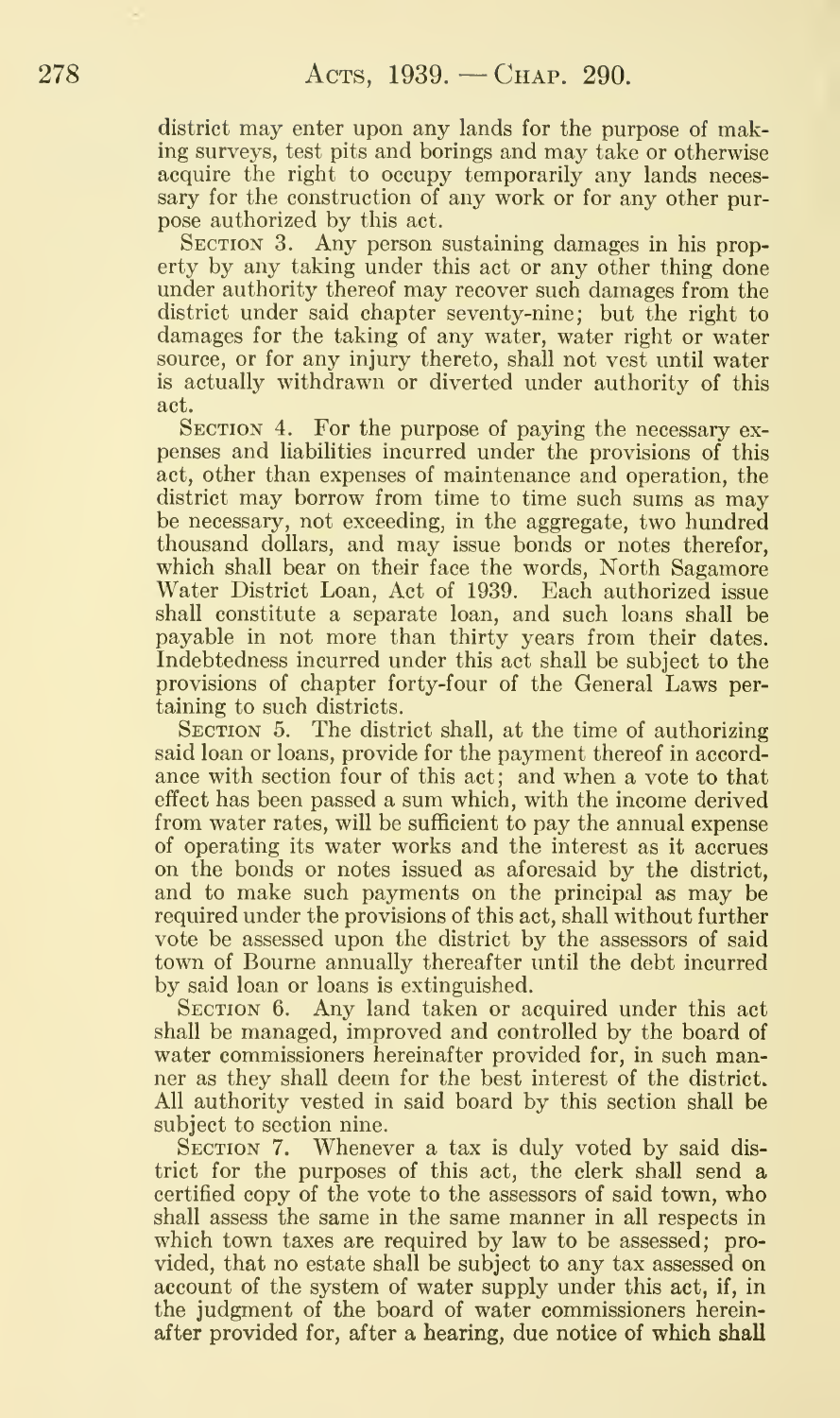have been given, such estate is so situated that it can receive no aid in the extinguishment of fire from the said system of water supply, or receive no benefit in fire insurance grading therefrom, or both, or if such estate is so situated that the buildings thereon, or the buildings that might be constructed thereon, could not be supplied with water from said system in any ordinary or reasonable manner; but all other estates in said district shall be deemed to be benefited and shall be subject to the tax. A certified list of the estates exempt from taxation under the provisions of this section shall annually be sent by the board of water commissioners hereinafter provided for to the assessors, at the same time at which the clerk shall send a certified copy of the vote as aforesaid. The assessment shall be committed to the town collector, who shall collect said tax in the manner provided by law for the collection of town taxes, and shall deposit the proceeds thereof with the district treasurer for the use and benefit of said district. Said district may collect interest on overdue taxes in the manner in which interest is authorized to be collected on town taxes.

SECTION 8. Any meeting of the voters of the territory included within the boundaries set forth in section one to be held prior to the acceptance of this act, and any meeting of the voters of the district to be held prior to the quahfication of a majority of the water commissioners, shall be called, on petition of ten or more legal voters therein, by a warrant from the selectmen of said town, or from a justice of the peace, directed to one of the petitioners, requiring him to give notice of the meeting by posting copies of the warrant in two or more public places in the district seven days at least before the time of the meeting. Such justice of the peace, or one of the selectmen, shall preside at such meeting until a clerk is chosen and sworn, and the clerk shall preside until a moderator is chosen. At any meeting held hereunder prior to the acceptance of this act, after the choice of a moderator for the meeting the question of the acceptance of this act shall be submitted to the voters, and if it is accepted by a majority of the voters present and voting thereon it shall thereupon take effect, and the meeting may then pro ceed to act on the other articles in the warrant. After the qualification of a majority of the water commissioners, meetings of the district shall be called by warrant under their hands, unless some other method be provided by by-law or vote of the district.

SECTION 9. The district shall, after the acceptance of this act as aforesaid, elect by ballot, either at the same meeting at which this act shall have been accepted, or thereafter, at an annual meeting or at a special meeting called for the purpose, three persons, inhabitants of and voters in said district, to hold office, one until the expiration of three years, one until the expiration of two years, and one until the expiration of one year, from the day of the next succeeding annual district meeting, to constitute a board of water commissioners; and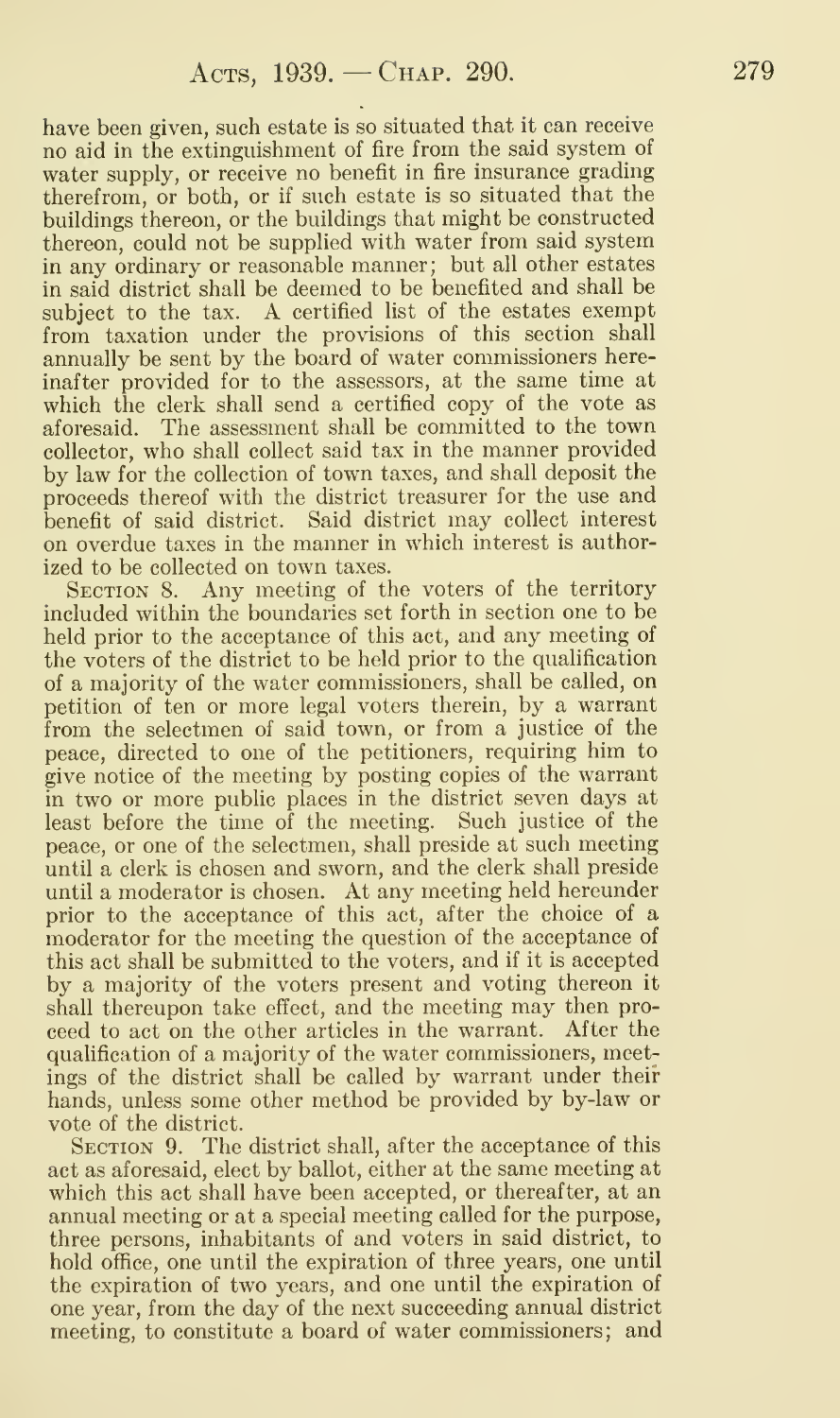at every annual district meeting following such next suc ceeding annual district meeting one such commissioner shall be elected by ballot for the term of three years. The date of the next annual meeting shall be fixed by by-law or by vote of the board of water commissioners, but in no event shall it be later than fifteen months subsequent to the date<br>on which the water commissioners were first elected. All on which the water commissioners were first elected. the authority granted to said district by this act, except sections four and five, and not otherwise specifically pro vided for, shall be vested in said board of water commissioners, who shall be subject, however, to such instructions, rules and regulations as the district may by vote impose. At the meeting at which said water commissioners are first elected and at each annual district meeting held thereafter, the district shall elect by ballot, each for a term of one year, a clerk and a treasurer of the district. The treasurer shall not be a water commissioner, and shall give bond to the district in such an amount as may be approved by said water commissioners and with a surety company authorized<br>to transact business in the commonwealth as surety. A to transact business in the commonwealth as surety. majority of said water commissioners shall constitute a quorum for the transaction of business. Any vacancy oc curring in said board from any cause may be filled for the remainder of the unexpired term by said district at any legal meeting called for the purpose. No money shall be drawn from the treasury of the district on account of its water works except upon a written order of said water commissioners or a majority of them.

SECTION 10. Said commissioners shall fix just and equitable prices and rates for the use of water, and shall prescribe the time and manner of payment. The income of the water works shall be appropriated to defray all operating expenses, interest charges and payments on the principal as they shall accrue upon any bonds or notes issued under authority of this act. If there should be a net surplus remaining after providing for the aforesaid charges, it may be appropri ated for such new construction as said commissioners may recommend, and in case a surplus should remain after pay ment for such new construction the water rates shall be reduced proportionately. Said commissioners shall annually, and as often as the district may require, render a report upon the condition of the works under their charge, and an account of their doings, including an account of receipts and expenditures.

SECTION 11. The district may adopt by-laws, prescribing by whom and how meetings of the district may be called, notified, and conducted; and, upon the application of ten or more legal voters in the district, meetings may also be called by warrant as provided in section eight. The district may also establish rules and regulations for the manage ment of its water works, not inconsistent with this act or with any other provision of law, and may choose such other officers not provided for in this act as it may deem neces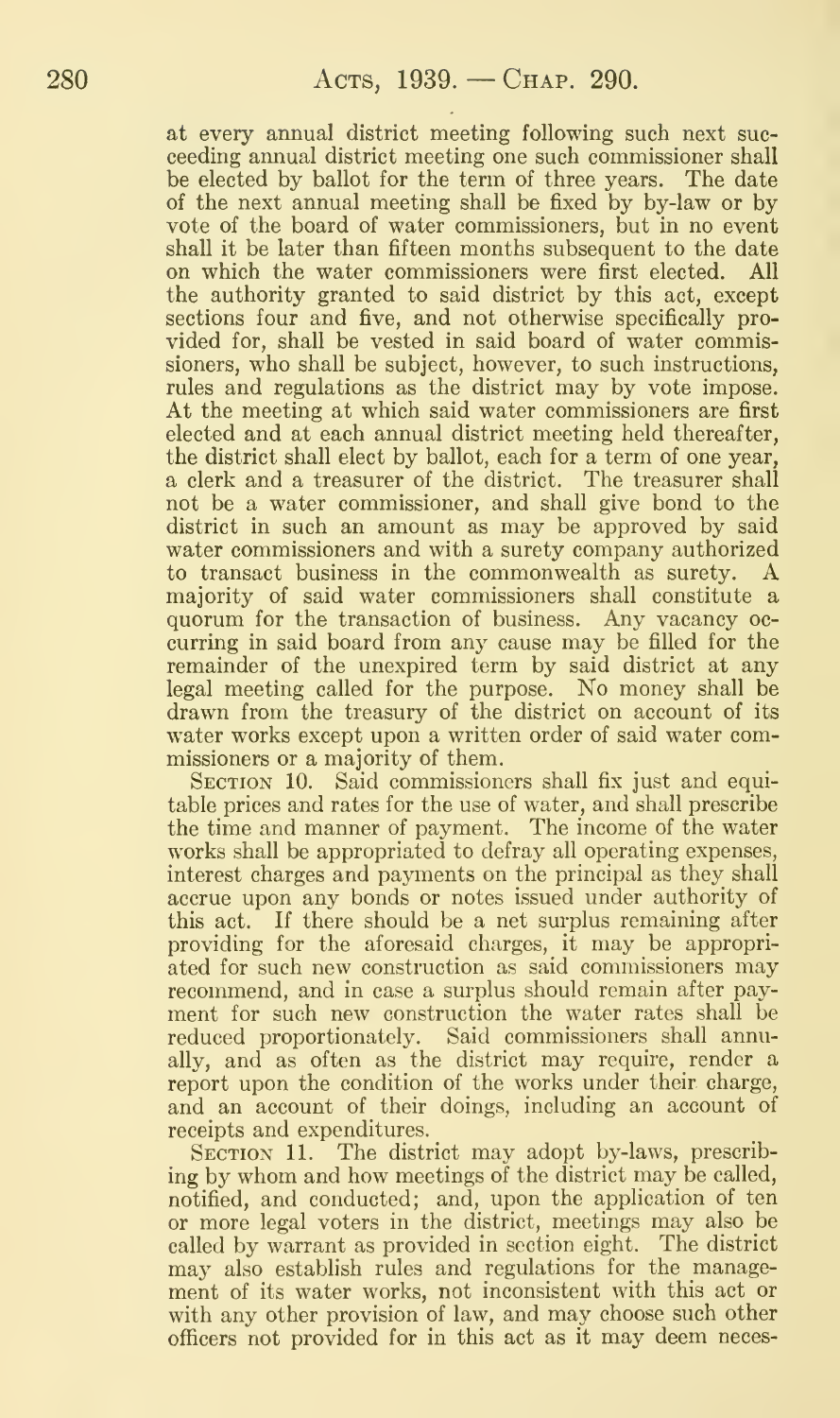sary or proper. The district shall have all the rights and privileges conferred by law upon water districts, so far as applicable.<br>SECTION 12.

Whoever wilfully or wantonly corrupts, pollutes or diverts any water obtained or supplied under this act, or wilfully or wantonly injures any reservoir, well, standpipe, aqueduct, pipe or other property owned or used by the district for any of the purposes of this act, shall forfeit and pay the district three times the amount of damages assessed therefor, to be recovered in an action of tort, and upon conviction of any of the above wilful or wanton acts shall be punished by a fine of not more than one hundred dollars or by imprisonment for not more than six months.

SECTION 13. Upon a petition in writing addressed to said commissioners requesting that certain real estate, accurately described therein, located in said town and abutting on said district and not otherwise served by a public water supply be included within the limits thereof, and signed by the owners of such real estate, or a major portion of such real estate, said commissioners shall cause a duly warned meeting of the district to be called, at which meeting the voters may vote on the question of including said real estate within the district. If a majority of the voters present and voting thereon vote in the affirmative the district clerk shall within ten days file with the town clerk of said town and with the state secretary an attested copy of said petition and vote; and thereupon said real estate shall become and be part of the district and shall be holden under this act in the same manner and to the same extent as the real estate described in section one.

SECTION 14. This act shall take full effect upon its acceptance by a majority vote of the voters of the territory included within said district by section one of this act present and voting thereon, by the use of the check list, at a district meeting called, in accordance with section eight, within three years after its passage, but not otherwise.

Approved June 15, 1939.

AN ACT RELATIVE TO THE TAKING BY THE TOWN OF WEST-  $Chap.291$ WOOD OF CERTAIN PROPERTIES OF THE DEDHAM WATER COMPANY WITHIN SAID TOWN.

#### Be it enacted, etc., as follows:

SECTION 1. Section one of Part II of chapter two hundred and forty-eight of the acts of nineteen hundred and thirty is hereby amended by inserting after the word "seventy-nine" nereby amended by inserting after the word seventy-filme<br>in the sixteenth line the words: — or chapter eighty  $A$ , in the sixteenth line the words: — or chapter eighty  $A$ , —<br>so as to read as follows: — *Section 1*. The town of Westwood may supply itself and its inhabitants with water for the extinguishment of fires and for domestic and other purposes; may establish one or more systems of water supply within its limits for such purposes; may establish fountains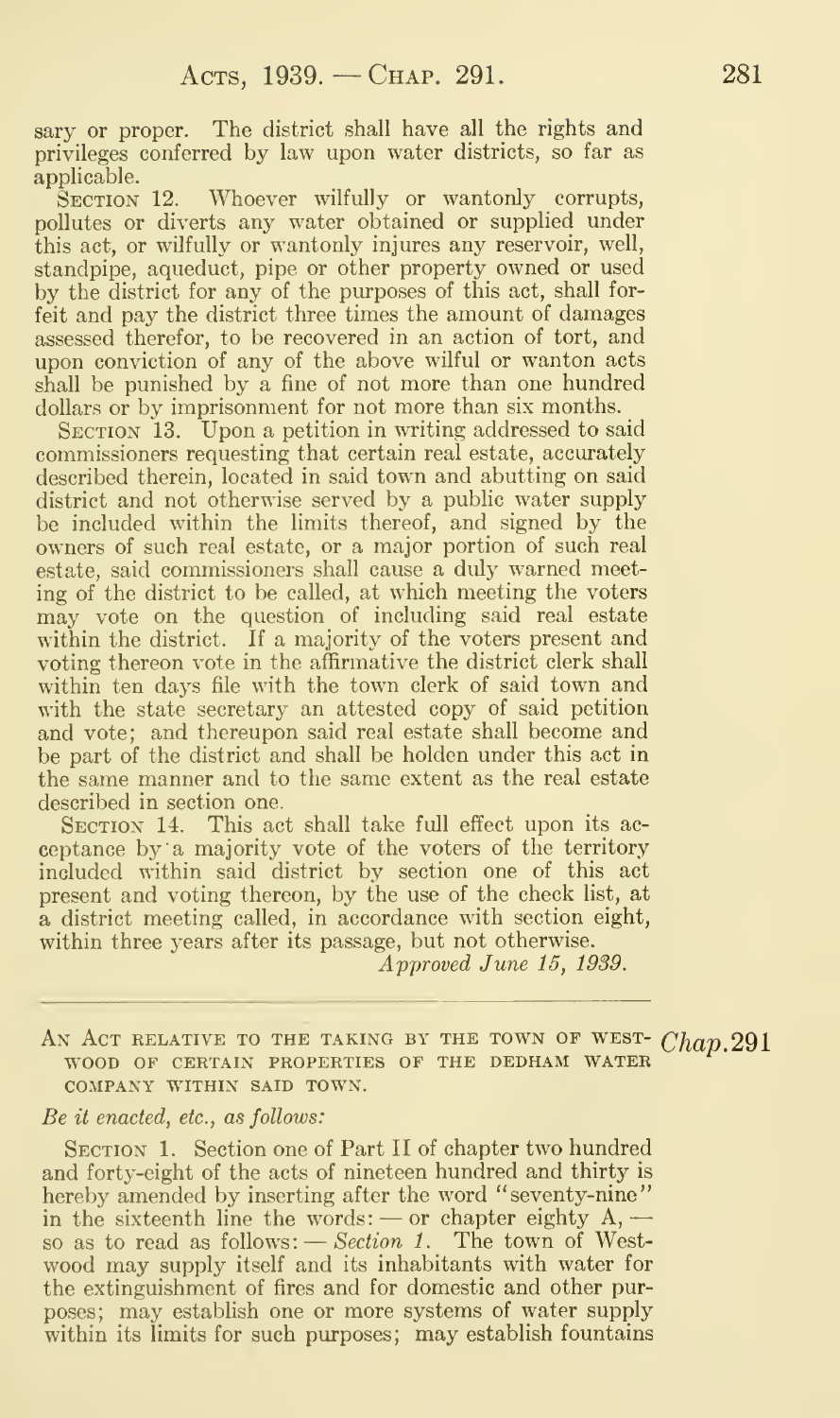its care and control. No such regulation shall be effective until there shall have been erected, upon the ways affected thereby and at such points as the department and the registrar, acting jointly, may designate, signs, conforming to standards adopted by the department, setting forth the speed or other restrictions established by the regulation, and then only during the time such signs are in place. Any sign, purporting to establish a speed limit, which has not been erected in accordance with the foregoing provisions may be removed by or under the direction of the department.

Approved June 12, 1948.

AN ACT AUTHORIZING THE TOWN OF NORTH ATTLEBOR-  $Chap.565$ ough to borrow money for constructing, originally equipping and furnishing a school building.

## Be it enacted, etc., as follows:

SECTION 1. For the purposes of constructing a school building, and of originally equipping and furnishing the same, the town of North Attleborough may borrow from time to time, within a period of five years from the passage of this act, such sums as may be necessary, not exceeding, in the aggregate, three hundred thousand dollars, and may issue bonds or notes therefor, which shall bear on their face the words, North Attleborough School Building Loan, Act of 1948. Each authorized issue shall constitute a separate loan, and such loans shall be paid in not more than twenty years from their dates. Indebtedness incurred under this act shall be in excess of the statutory limit, but shall, except as herein provided, be subject to chapter forty-four of the General Laws, exclusive of the limitation contained in the first paragraph of section seven thereof.

SECTION 2. This act shall take effect upon its passage. Approved June 12, 1948.

AN ACT PROVIDING FURTHER FOR THE EXTENSION OF THE  $Chap.566$ boundaries of the north sagamore water district.

# Be it enacted, etc., as follows:

SECTION 1. Chapter 290 of the acts of 1939 is hereby amended by striking out section 13 and inserting in place thereof the following section: — Section IS. Upon <sup>a</sup> petition in writing addressed to said commissioners requesting that certain real estate, accurately described therein, located in the town of Bourne and in that portion of the town of Sandwich lying north of Cape Cod canal in said town and abutting on said district and not otherwise served by a public water supply be included within the limits thereof, and signed by the owners of such real estate, or a major portion of such real estate, said commissioners shall cause a duly warned meeting of the district to be called, at which meeting the voters may vote on the question of including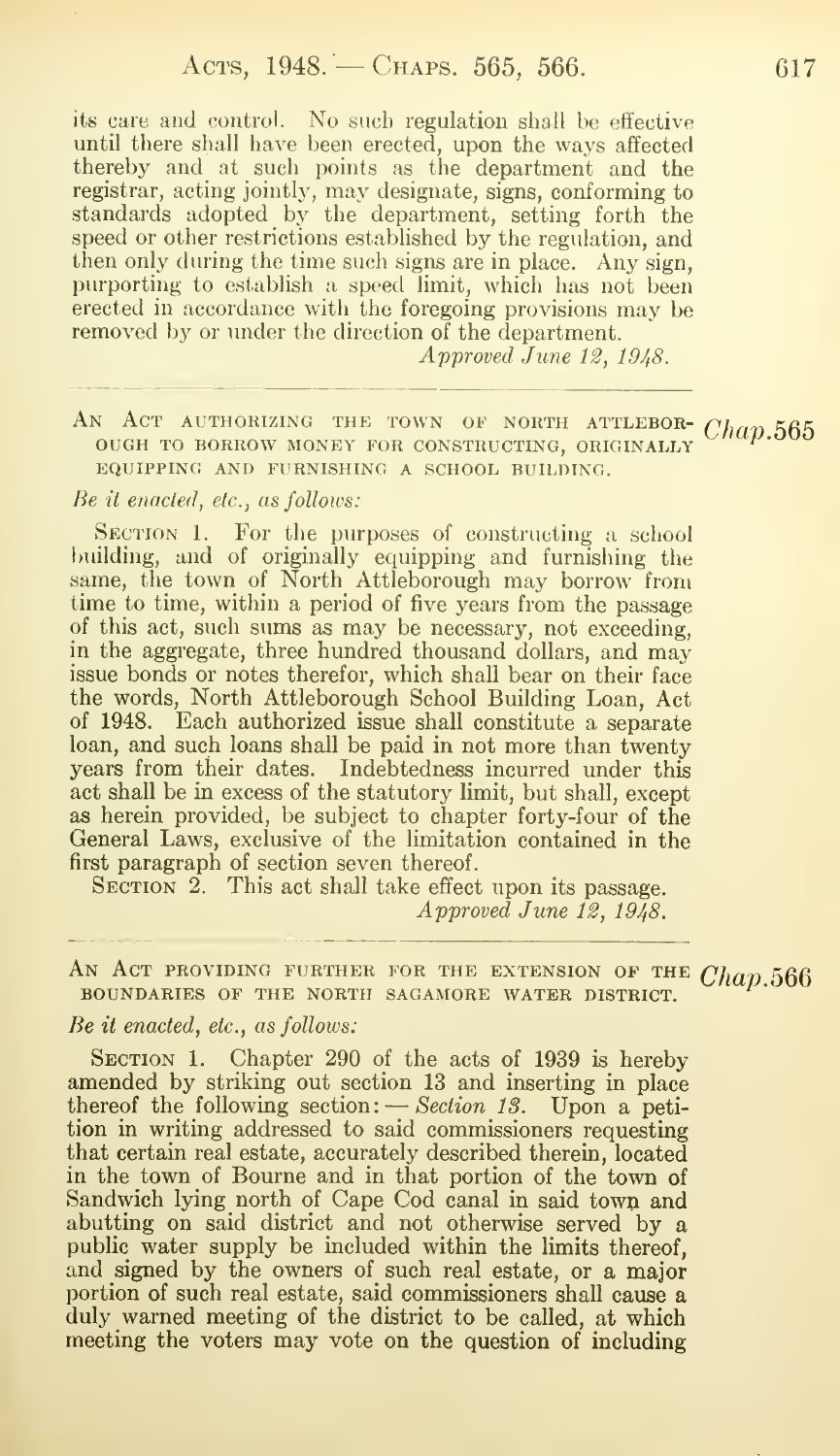said real estate within the district. If a majority of the voters present and voting thereon vote in the affirmative the district clerk shall within ten days file with the town clerk of each of said towns and with the state secretary an attested copy of said petition and vote; and thereupon said real estate shall become and be part of the district and shall be holden under this act in the same manner and to the same extent as the real estate described in section one.

SECTION 2. This act is enacted for the sole purpose of including within the North Sagamore water district, established by chapter two hundred and ninety of the acts of nineteen hundred and thirty-nine, that portion of the town of Sandwich lying north of the Cape Cod canal, and is to be construed as a continuation of the provisions of said act and not a new enactment, except as herein provided. Wherever in said act reference is made to the town of Bourne, if the context admits, such reference shall mean to include the town of Sandwich.

SECTION 3. This act shall take effect upon its passage. Approved June 12, 1948.

# $Chap. 567$  An Act relating to the emergency housing commission AND TO LOCAL BOARDS OF APPEALS.

Emergency Whereas, An acute shortage of housing still exists in the commonwealth and on account of such shortage many veterans of World War II and other inhabitants of the commonwealth are unable to obtain homes for themselves and their families and this shortage is likely to continue for a substantial period of time; and inability to obtain adequate shelter will cause suffering and disease among such veterans and their families and other inhabitants unless such shortage is relieved at once, therefore this act is declared to be an emergency law, necessary for the immediate preservation of the public health and convenience.

## $Be$  it enacted, etc., as follows:

SECTION 1. Section 2 of chapter 592 of the acts of 1946, as amended, is hereby further amended by striking out, in line 3, as appearing in said chapter 592, the word "two" and inserting in place thereof the word:  $-\text{five}, -\text{so}$  as to read as follows:  $-$  *Section 2.* During the period of the present emergency, which, unless changed by the general court, shall be deemed to extend for a period of five years from the effective date of this act, a board of appeals of a city or town referred to or appointed under section thirty of chapter forty of the General Laws may grant a variance with respect to a particular parcel of land from the terms of an ordinance or by-law adopted under section twenty-five of said chapter forty under the following circumstances and conditions: (1) That the application relates to the construction or alteration of a building designed to contain when the work thereon is completed a dwelling place or dwelling places.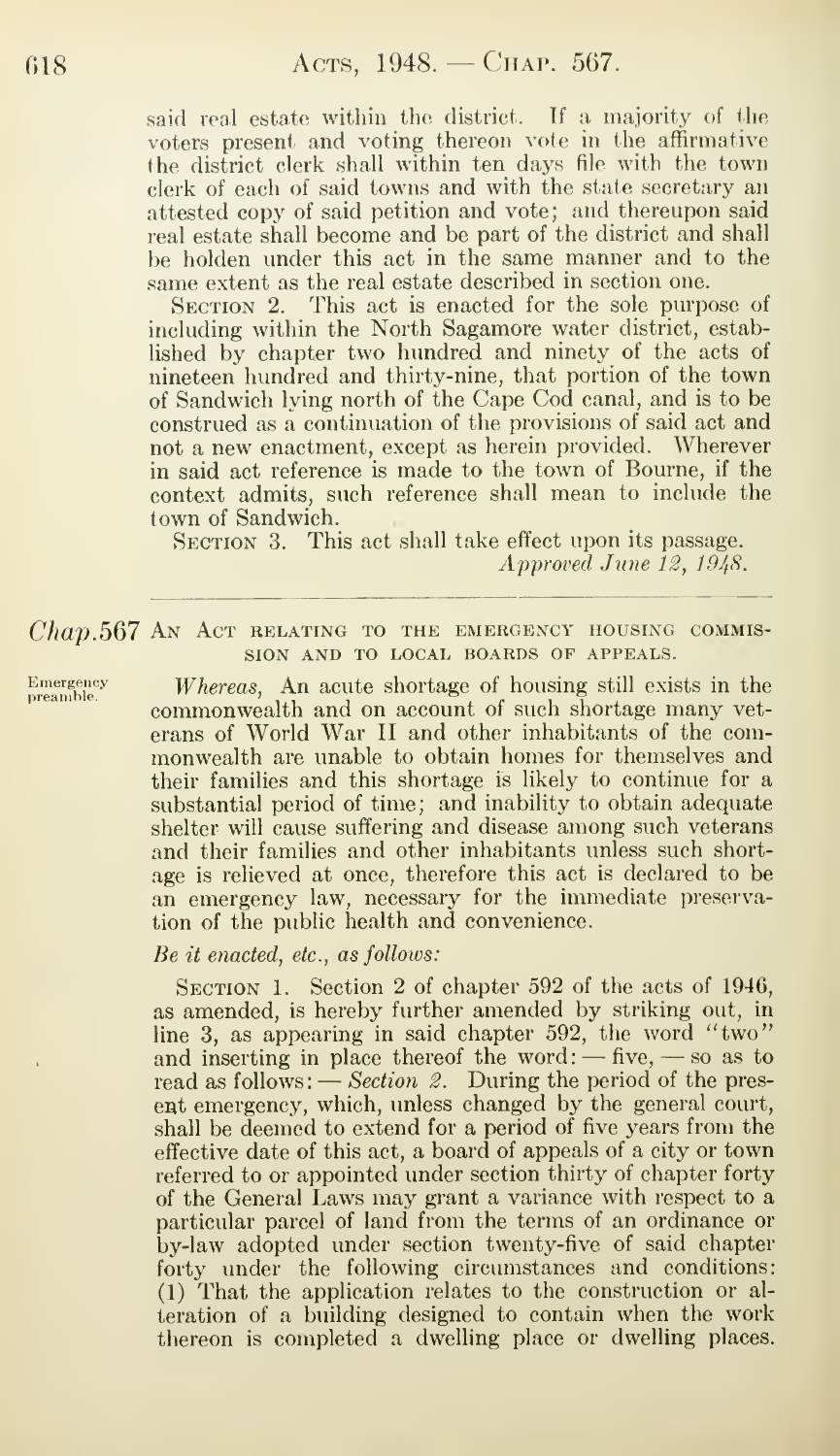dollars and eighty-six cents to reimburse him for hospital, medical and other expenses incurred by him on account of injuries received by his minor daughter in the gymnasium of the high school of said city.

SECTION 2. This act shall take effect upon its passage. Approved April 7, 1952.

AN ACT INCREASING THE AMOUNT WHICH THE TOWN OF AYER  $Chap.219$ MAY BORROW FOR SEWERAGE AND SEWAGE DISPOSAL PURPOSES.

Be it enacted, etc., as follows:

SECTION 1. Chapter 300 of the acts of 1949 is hereby amended by striking out section 4 and inserting in place amended by striking out section 4 and inserting in place<br>thereof the following section: — Section 4. For the purpose of paying the necessary expenses and liabilities incurred under this act, said town may, from time to time, borrow such sums as may be necessary, not exceeding, in the aggregate, two hundred and thirty-three thousand dollars, and may issue bonds or notes of the town therefor, which shall bear on their face the words, Ayer Sewer Loan, Act of 1949. Each authorized issue shall constitute a separate loan. In debtedness under this act shall be in excess of the statutory limit, but shall, except as provided herein, be subject to the provisions of chapter forty-four of the General Laws, in cluding the limitations contained in the first paragraph of section seven thereof.

SECTION 2. Action taken under this act at the annual town meeting held in the current year shall be as effective as though this act had been in full force and effect at the time the warrant for said meeting was posted.

SECTION 3. This act shall take effect upon its passage. Approved April 7, 1952.

# AN ACT RELATIVE TO THE NORTH SAGAMORE WATER DISTRICT.  $Chap.220$ Be it enacted, etc., as follows:

SECTION 1. Chapter 290 of the acts of 1939 is hereby amended by striking out section 7 and inserting in place thereof the following section:  $-$  Section 7. Whenever an appropriation has been duly voted by said district for the purposes of this act, a certified copy of the vote with the apportionment made shall be rendered by the clerk to the assessors of the towns of Bourne and Sandwich, who shall assess the apportionment for each town in the same manner in all respects in which town taxes are required by law to be assessed; provided, that no estate shall be subject to any tax assessed on account of the system of water supply under this act, if, in the judgment of the board of water commissioners hereinafter provided for, after a hearing, due notice of which shall have been given, such estate is so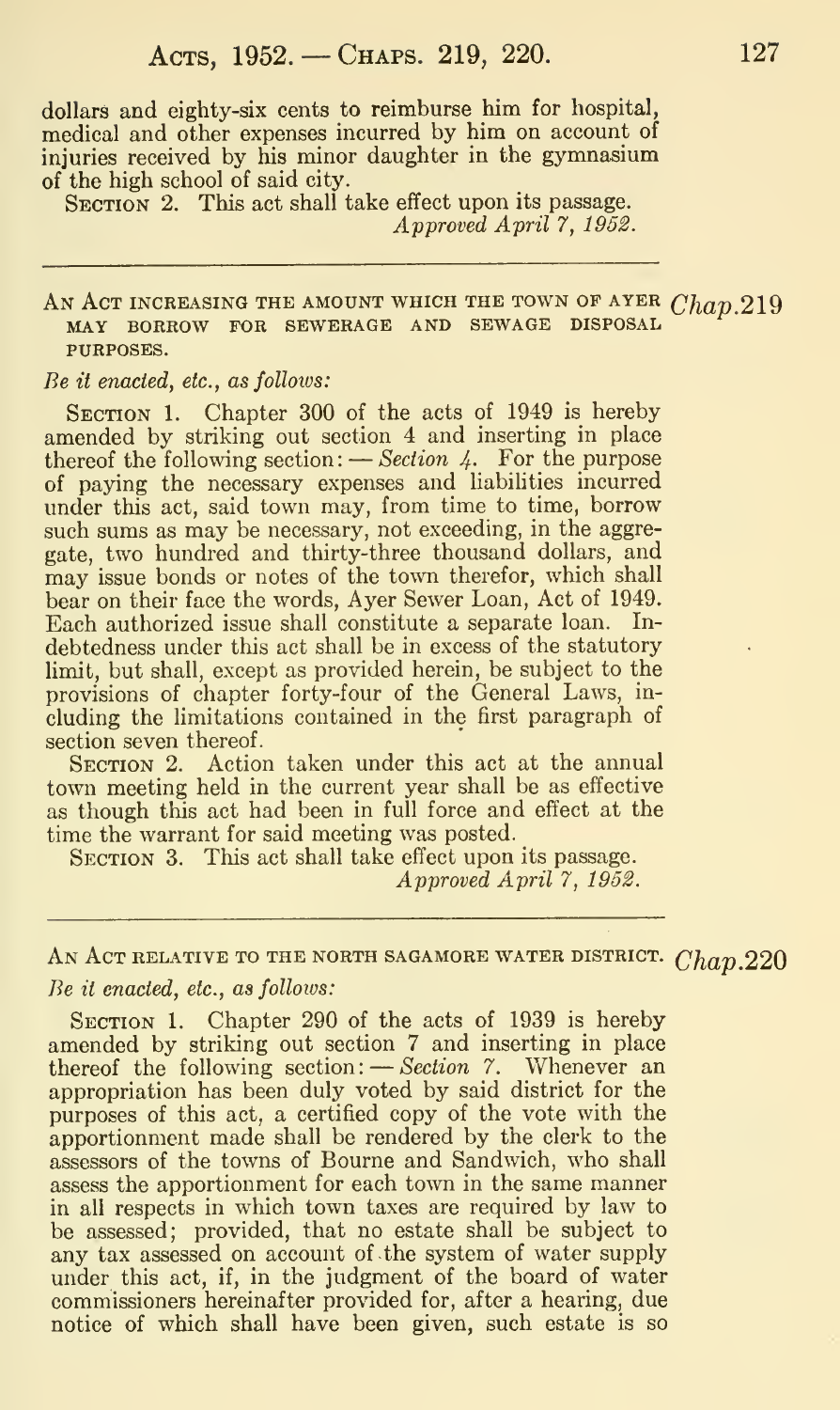situated that it can receive no aid in the extinguishment of fire from the said system of water supply, or receive no benefit in fire insurance grading therefrom, or both, or if such estate is so situated that the buildings thereon, or the buildings that might be constructed thereon, could not be supplied with water from said system in any ordinary or reasonable manner; but all other estates in said district shall be deemed to be benefited and shall be subject to the tax. A certified list of the estates exempt from taxation under the provisions of this section shall annually be sent by the board of water commissioners hereinafter provided for to the assessors, at the same time at which the clerk shall send a certified copy of the vote as aforesaid. The assess ment shall be committed to the town collector, who shall collect said tax in the manner provided by law for the col lection of town taxes, and shall deposit the proceeds thereof with the district treasurer for the use and benefit of said district. Said district may collect interest on overdue taxes in the manner in which interest is authorized to be collected on town taxes.

SECTION 2. This act is enacted for the sole purpose of permitting taxes to be raised by the towns of Bourne and Sandwich for their proportionate share of the appropriation duly voted by the said North Sagamore Water District, established by chapter two hundred and ninety of the acts of nineteen hundred and thirty-nine, and is to be construed as a continuation of the provisions of said act and not a new enactment except as herein provided.<br>SECTION 3. This act shall take ef-

This act shall take effect as of the first day of January, nineteen hundred and fifty-two.

Approved April 7, 1952.

 $Chap. 221$  An Act establishing the number of signatures required FOR NOMINATION TO STATE-WIDE OFFICES.

§ 44, etc.,<br>amended.

 $E<sub>mergenby</sub>$  Whereas, The deferred operation of this act would tend to defeat its purpose, which is to require the number of signatures provided thereby effective at the nominations to be held in the current year, therefore it is hereby declared to be an emergency law, necessary for the immediate preser vation of the public convenience.

Be it enacted, etc., as follows:

G. L. (Ter. Chapter 53 of the General Laws is hereby amended by Ed.), 53, striking out section 44, as most recently amended by section 6 of chapter 337 of the acts of 1941, and inserting in place  $N$ umber of thereof the following section:  $-$  Section 44. The nominarequired  $\epsilon$  tion of candidates for nomination at state primaries shall<br>required for the by nomination papers. In the case of offices to be filled  $\begin{array}{ll}\n\text{nonination} & \text{be by nonination papers.} \\
\text{to state} & \text{three} \\
\text{wide offices.} & \text{by all the voters of the common wealth such names shall be}\n\end{array}$ by all the voters of the commonwealth such papers shall be signed in the aggregate by at least twenty-five hundred voters, not more than five hundred of the total number required to be credited to any one county. Such papers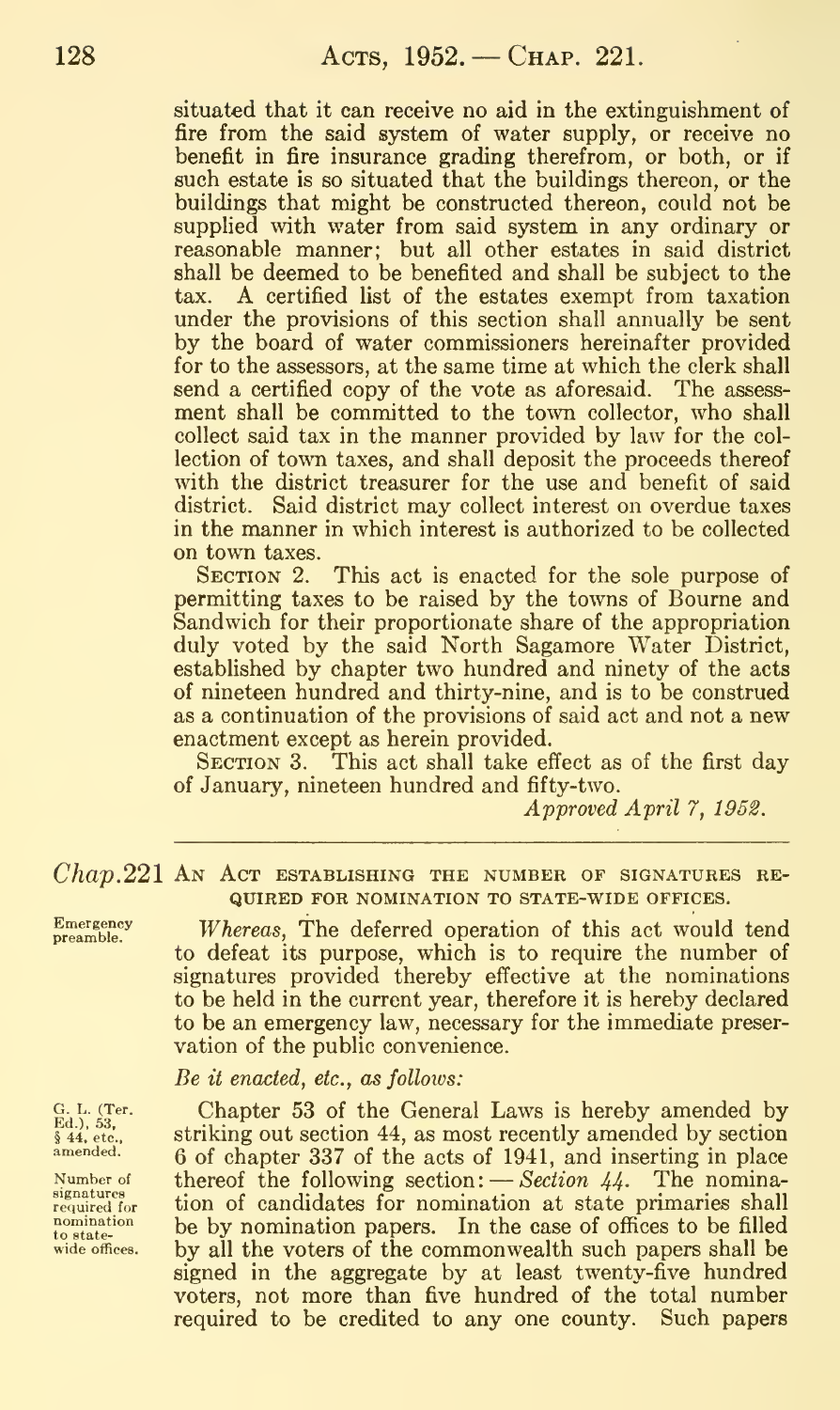## Chap . 443. AN ACT A ESTABLISHING A WATER AND SEWER COMMISSION IN THE TOWN OF MARBLEHEAD.

Be it enacted, etc. , as follows:

SECTION 1. Notwithstanding the provisions of any general or special law to the contrary, there shall be in the town of Marblehead a water and sewer commission consisting of five members to be elected at large by official ballot. Said town shall, at the annual town meeting to be held in the year nineteen hundred and eighty, elect one commissioner for a term of one year, two for terms of two years and two for terms of three years. At each annual town election thereafter the voters of said town shall elect in place of those commissioners whose terms are about to expire a like number of commissioners to serve for terms of three years.

SECTION 2. Upon the initial election of the members of the water and sewer commission established under section one the terms of office of the members of the board of water commissioners and the board of sewer commissioners shall terminate, and all powers and duties of said board of water commissioners and said board of sewer commissioners, shall be transferred to, exercised and performed by said water and sewer commission.

SECTION 3. This act shall take effect upon its passage. Approved August 3, 1979.

### Chap. 444. AN ACT EXTENDING THE BOUNDARY LINES OF THE NORTH SAGAMORE WATER DISTRICT.

### Be it enacted, etc. , as follows:

SECTION 1. Chapter 290 of the acts of 1939 is hereby amended by striking out section 1 and inserting in place thereof the following section:-

SECTION 1. The inhabitants of the town of Bourne, liable to taxation in said town, and residing within the territory comprised within the following boundary lines, to wit:- beginning at the northeast corner of the town of Bourne at Cape Cod bay and running southwesterly along the boundary line between the town of Bourne and the town of Plymouth to a point five hundred feet west of the state highway route, 3, thence turning and running southerly by a line five hundred feet west of and parallel to the westerly side line of the said state highway route 3 to the vicinity of the traffic circle at the northerly end of the Sagamore bridge , thence turning and running westerly by a line north of and five hundred feet distant from the United States highway route 6 on the north side of the canal to a point northerly of the residence of Nathan B. Hartford opposite the junction of said United States highway route 6 and the Old Wareham road, thence still running westerly by a line five hundred feet north of and parallel to the northerly side line of the Old Wareham road to and across the Herring Pond road and Herring river to a point five hundred feet west of said river, thence turning and running southerly by a line five hundred feet west of said river to the Cape Cod canal, thence running easterly by said Cape Cod canal to the Bourne-Sandwich town line, and thence turning and running northerly